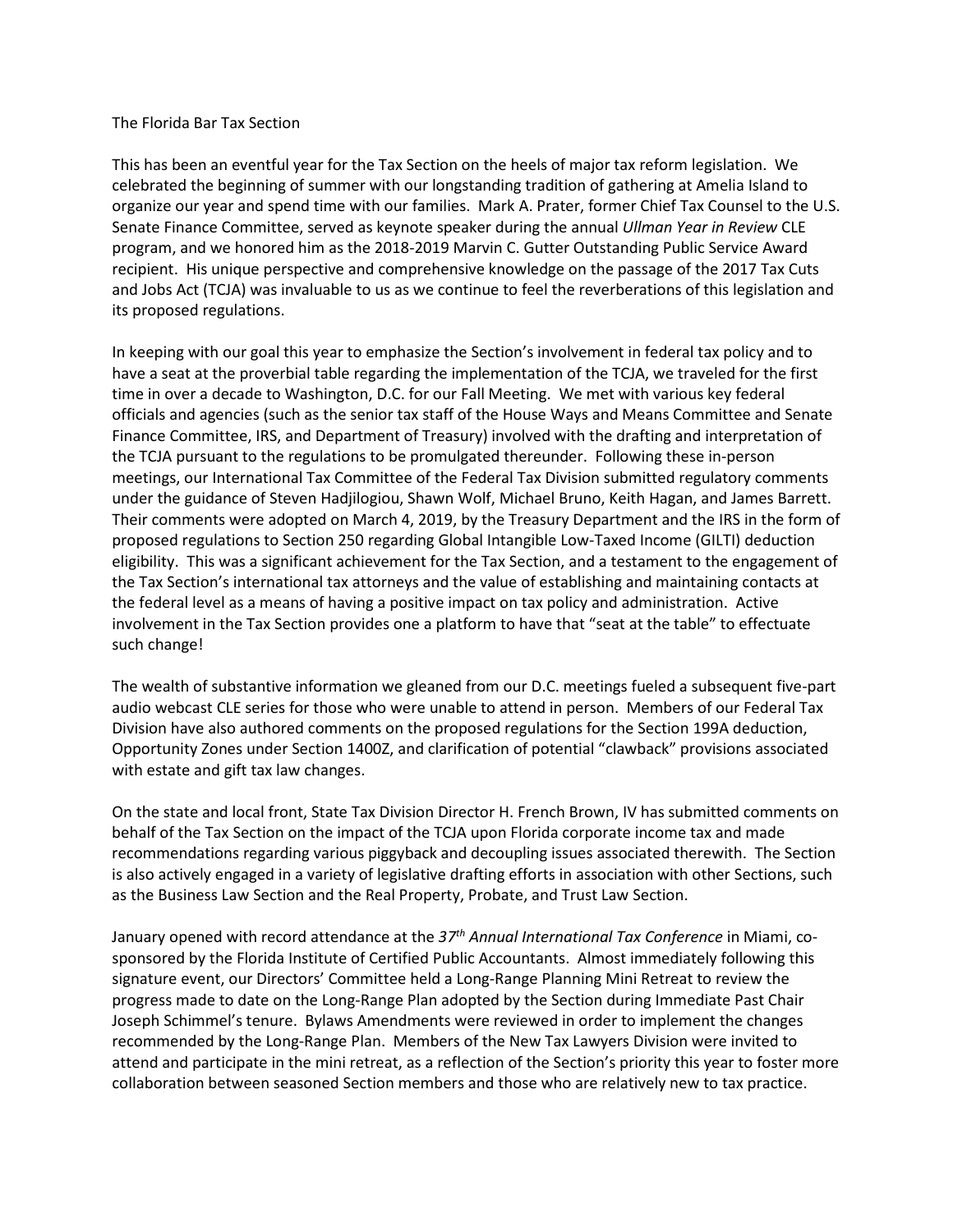This year, the Tax Section partnered for the first time with the University of Florida's Graduate Tax Program for the 30<sup>th</sup> Annual National Tax Moot Court Competition, held at the UF Levin College of Law. Twelve student teams from across the country (one team traveled from Oregon) participated in this year's event, and we welcomed dozens of attorneys as volunteer oral argument judges. Three U.S. Tax Court judges returned this year for the consolation and final rounds on the last day of the competition, which, as always, offered an invaluable learning experience to tomorrow's tax lawyers. Congratulations to this year's champion, Liberty University School of Law!

We offered a half-day CLE on *Creditor Protection Nuts and Bolts* in April and ran headlong into the culmination of our year at our Annual Meeting, held May 2-4, 2019, at Rosen Shingle Creek in Orlando. We offered a full-day CLE on *Choice of Entity Post-TCJA* during our Annual Meeting, and welcomed back Mark A. Prater as a featured speaker, along with Dr. Jerry Parrish, Chief Economist for the Florida Chamber Foundation. We concluded our meeting by honoring past Tax Section chairs Leslie J. Barnett and Bruce Bokor, both of the Tampa Bay area, as co-recipients of the 2018-2019 Gerald T. Hart Outstanding Tax Attorney of the Year Award and hosted a Kentucky Derby-themed reception and dinner to celebrate their accomplishments.

Our Section has responded to the evolving needs and landscape of our membership this year by forming a freestanding International Tax Division, to be formally instituted following a Bylaws revision. We are also expanding the focus of our Membership Recruitment Committee (now known as the Marketing and Membership Committee) to include a more active marketing function. Our Section members have benefitted from an active telephonic CLE program, and we have offered twelve telephonic CLEs free of charge to our valued members. Participation in these free CLE offerings averages 150 attendees per call.

Last October, Hurricane Michael adversely impacted numerous counties in Florida, and many are still recovering. Governor Rick Scott declared a State of Emergency for 35 Florida counties and President Trump issued a Major Disaster Declaration for Hurricane Michael. The Florida Institute of Certified Public Accountants (FICPA) and the Tax Section came together and submitted a letter to Senators Bill Nelson and Marco Rubio requesting they direct the IRS to extend the October 15, 2018, filing deadline for 2017 returns. This joint request was granted, and the IRS extended the deadline to February 28, 2019, for those individuals and businesses located within any Major Disaster Declaration area designated by FEMA as qualifying for either individual or public assistance.

At the invitation of the First District Court of Appeal, the Tax Section assembled a team comprised of Benjamin Phipps, Mitchell Horowitz, and Jerry Donnini to prepare an *amicus curiae* brief in the case of *Crapo v. Academy for Five Elements Acupuncture, Inc*. The issue we were asked to address concerned whether a value adjustment board determination of tax exemption in prior years, which is not litigated, is subject to administrative finality, or any other preclusive doctrine, in a current year where the property appraiser does decide to litigate the exemption issue. We submitted the brief on January 22, 2019.

Last spring, we lost a dear friend, mentor, ambassador, and legend of the Tax Section with the passing of Samuel C. Ullman, who served as Section Chair from 1977-1978, founded the annual *Ullman Year in Review* CLE program, helped found the Tax Law Certification program approved in 1982, and served as professor and mentor to many. During last year's Annual Meeting, our Executive Council unanimously passed a motion that the Tax Section would commit \$30,000 over the next six years to endow a memorial scholarship in Sam's memory for students of the Graduate Tax program at the University of Florida Levin College of Law. Individual pledges were also welcomed from any who wished to contribute